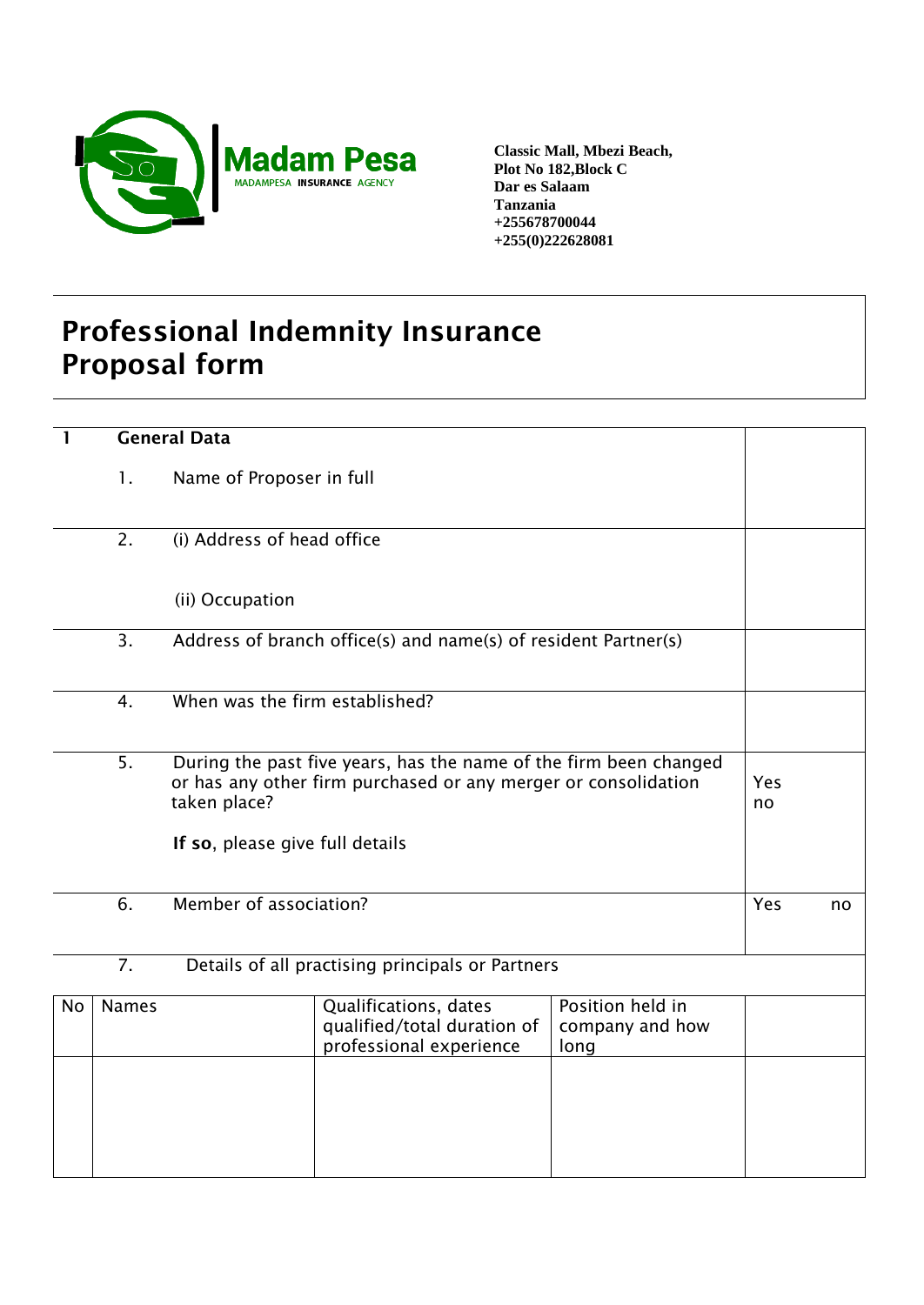|        | 8                                                                   | Total number of principals, partners and staff                                                                                                                                                                                                                         | Number                         |  |
|--------|---------------------------------------------------------------------|------------------------------------------------------------------------------------------------------------------------------------------------------------------------------------------------------------------------------------------------------------------------|--------------------------------|--|
|        |                                                                     | Technical:<br>- Principals, partners or officers                                                                                                                                                                                                                       |                                |  |
|        |                                                                     | - Professional Assistants                                                                                                                                                                                                                                              |                                |  |
|        |                                                                     | - Staff other than typists and office staff (please<br>specify)                                                                                                                                                                                                        |                                |  |
|        |                                                                     | Total non-technical/administration staff                                                                                                                                                                                                                               |                                |  |
|        | 9                                                                   | Does your firm, any partner, principal or staff manage, own or have<br>financial control of any bank, trust company, mortgage or loan<br>association, title guarantee or real estate company or undertake<br>work as executor, trustee, director or company secretary? | yes<br>no                      |  |
| П.     | Nature and volume of your present and foreseeable future activities |                                                                                                                                                                                                                                                                        |                                |  |
| Total: | 1.                                                                  | Describe your firm by showing the percentage of gross fees to be<br>Received from defined activities during the current fiscal year:                                                                                                                                   | %<br>%<br>%<br>%<br>%<br>100 % |  |
|        |                                                                     | 2. Does the firm's practice extend or has it ever extended to activities<br>abroad?                                                                                                                                                                                    | Yes<br>no                      |  |
|        |                                                                     | If so, please indicate                                                                                                                                                                                                                                                 |                                |  |
|        |                                                                     | a) in which countries and the respective share of total business<br>b) method of handling such business                                                                                                                                                                |                                |  |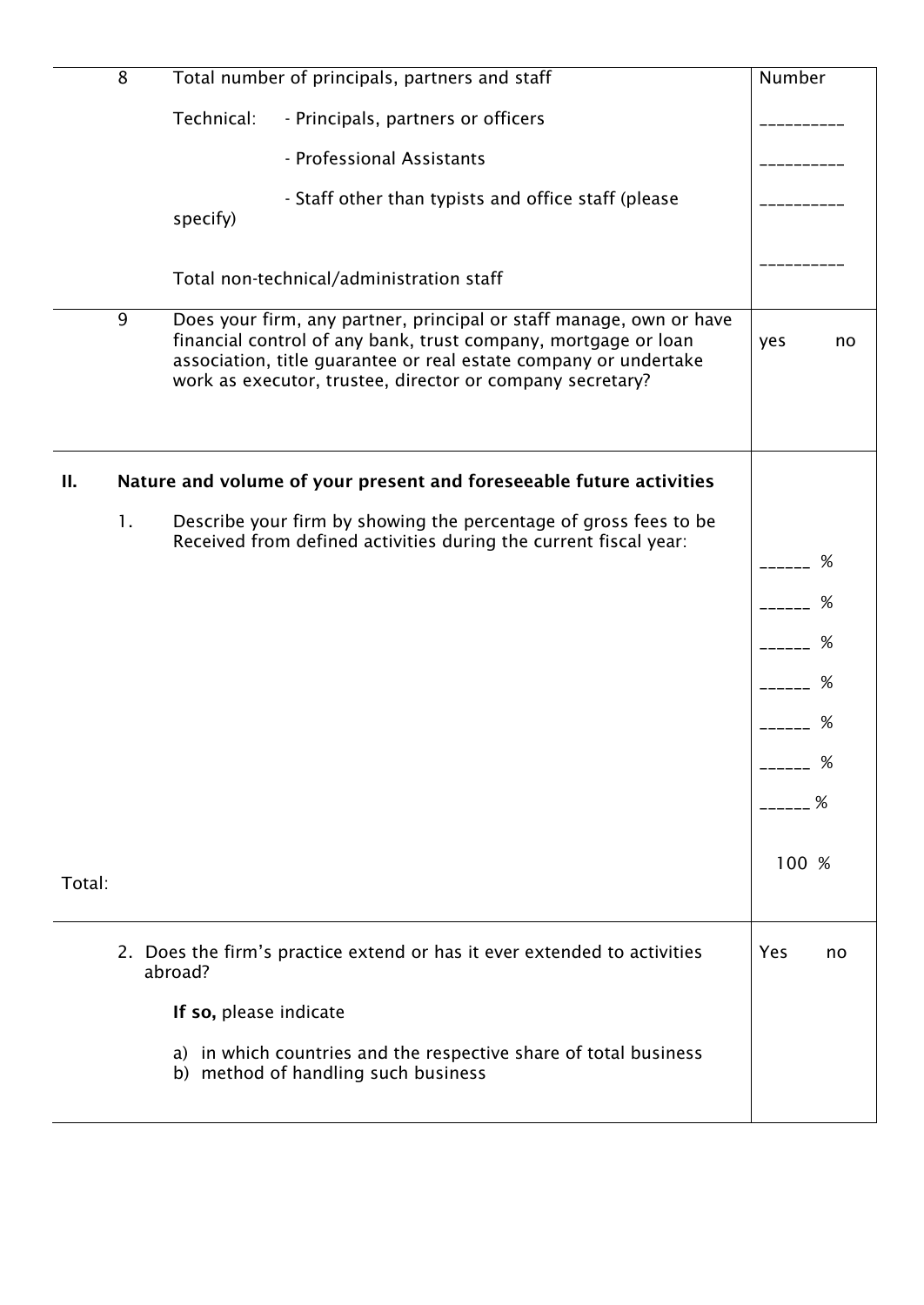|    | 3. Fees                                                                                                                                      |                                                                     |                                                |                                   |     |     |          |
|----|----------------------------------------------------------------------------------------------------------------------------------------------|---------------------------------------------------------------------|------------------------------------------------|-----------------------------------|-----|-----|----------|
|    | Please indicate your fiscal year.                                                                                                            |                                                                     |                                                |                                   |     |     |          |
|    |                                                                                                                                              |                                                                     | What are the gross fees for                    |                                   |     |     |          |
|    |                                                                                                                                              |                                                                     | a) last fiscal year?                           |                                   |     |     |          |
|    | b) Current fiscal year (estimate)?<br>c) Next fiscal year (estimate)?                                                                        |                                                                     |                                                |                                   |     |     |          |
|    |                                                                                                                                              |                                                                     |                                                |                                   |     |     |          |
| Ш. | Previous insurance/previous claims<br>Have you previously been insured?<br>1.                                                                |                                                                     |                                                |                                   | Yes | no  |          |
|    | If so, please specify:                                                                                                                       |                                                                     |                                                |                                   |     |     |          |
|    |                                                                                                                                              |                                                                     |                                                |                                   |     |     |          |
|    |                                                                                                                                              | Name of insurer<br>Limit of Indemnity<br><b>No</b><br>Policy period |                                                |                                   |     |     |          |
|    |                                                                                                                                              |                                                                     |                                                |                                   |     |     |          |
|    |                                                                                                                                              |                                                                     |                                                |                                   |     |     |          |
|    |                                                                                                                                              |                                                                     |                                                |                                   |     |     |          |
|    |                                                                                                                                              |                                                                     | $\overline{2}$                                 |                                   |     |     |          |
|    |                                                                                                                                              |                                                                     | 3                                              |                                   |     |     |          |
|    |                                                                                                                                              |                                                                     | $\overline{4}$                                 |                                   |     |     |          |
|    |                                                                                                                                              |                                                                     |                                                |                                   |     |     |          |
|    | 2.                                                                                                                                           |                                                                     | 5<br>Has a previous application been declined? |                                   |     | Yes | no       |
|    | Has a previous insurance a) required increased premium?                                                                                      |                                                                     |                                                |                                   | Yes |     |          |
|    |                                                                                                                                              |                                                                     |                                                | b) required special restrictions? |     | Yes | no<br>no |
|    |                                                                                                                                              | c) been terminated/not been renewed                                 |                                                | Yes                               | no  |     |          |
|    | by an insurer?                                                                                                                               |                                                                     |                                                |                                   |     |     |          |
|    |                                                                                                                                              |                                                                     |                                                |                                   |     |     |          |
|    | If so, please give detailed information.                                                                                                     |                                                                     |                                                |                                   |     |     |          |
|    | Have any claims been made during the past five years against your<br>3<br>firm?<br>If so, please advise amount and background of each claim. |                                                                     |                                                |                                   | Yes | no  |          |
|    |                                                                                                                                              |                                                                     |                                                |                                   |     |     |          |
|    |                                                                                                                                              |                                                                     |                                                |                                   |     |     |          |
|    |                                                                                                                                              |                                                                     |                                                |                                   |     |     |          |
|    |                                                                                                                                              |                                                                     |                                                |                                   |     |     |          |
|    |                                                                                                                                              |                                                                     |                                                |                                   |     |     |          |
|    |                                                                                                                                              |                                                                     |                                                |                                   |     |     |          |